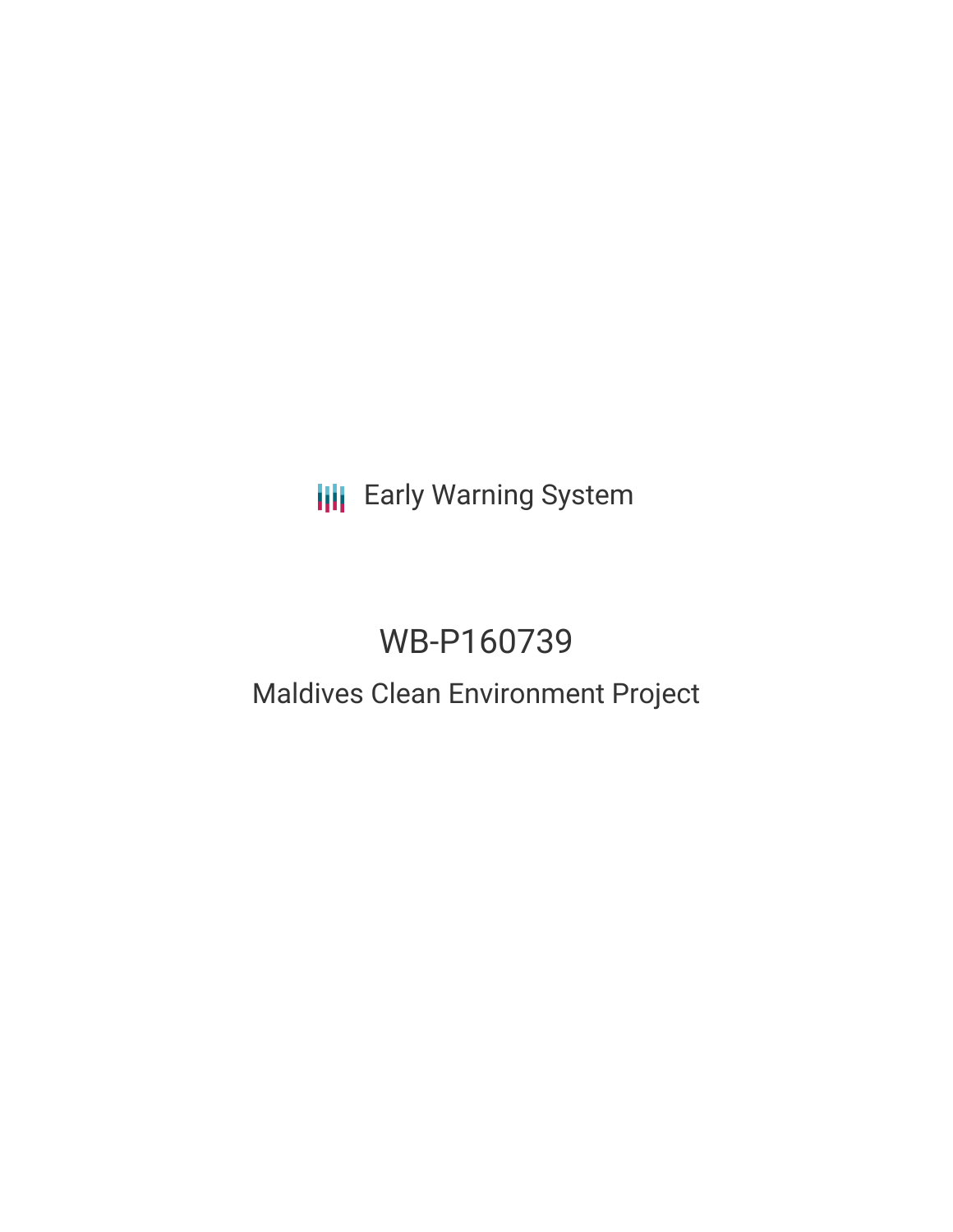

#### **Quick Facts**

| <b>Countries</b>               | <b>Maldives</b>                                                      |
|--------------------------------|----------------------------------------------------------------------|
| <b>Financial Institutions</b>  | World Bank (WB)                                                      |
| <b>Status</b>                  | Active                                                               |
| <b>Bank Risk Rating</b>        | A                                                                    |
| <b>Voting Date</b>             | 2017-06-23                                                           |
| <b>Borrower</b>                | Ministry of Finance and Tresury                                      |
| <b>Sectors</b>                 | Climate and Environment, Technical Cooperation, Water and Sanitation |
| <b>Investment Amount (USD)</b> | $$17.50$ million                                                     |
| <b>Project Cost (USD)</b>      | \$17.50 million                                                      |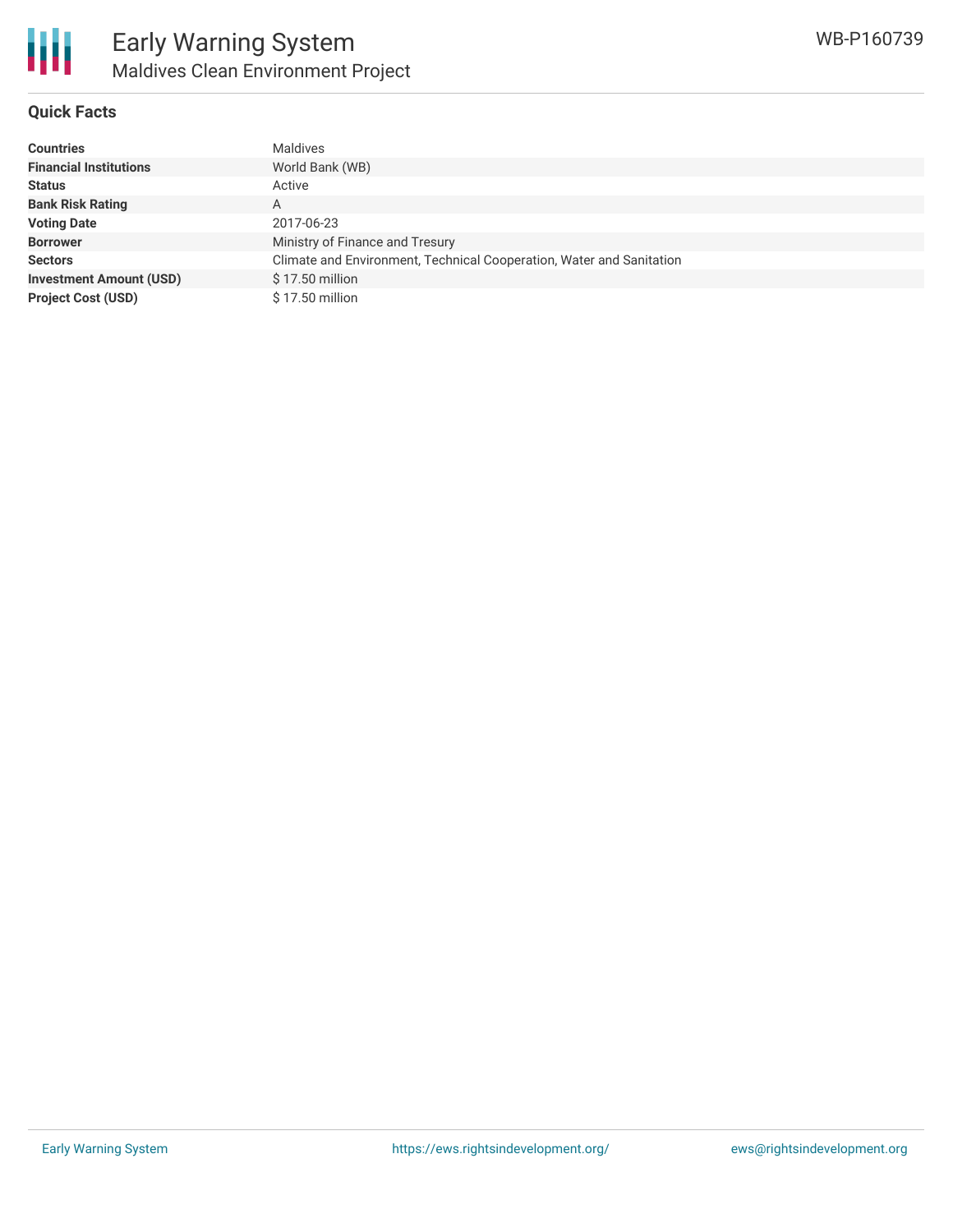

#### **Project Description**

This project provides financing for improved solid waste management in selected zones in the Maldives. The components of the project include:

- development and improvement of National Solid Waste Management Strategy;
- establishment Regional Waste Management Systems in Zones II, IV, and V through providing equipment, accessing roads and building necessary facilities;
- completion of island-level facilities for managing the collection, segregation, on-site treatment, and storage of residual waste until final transfer to the common facility;
- provision of an immediate response to an eligible emergency.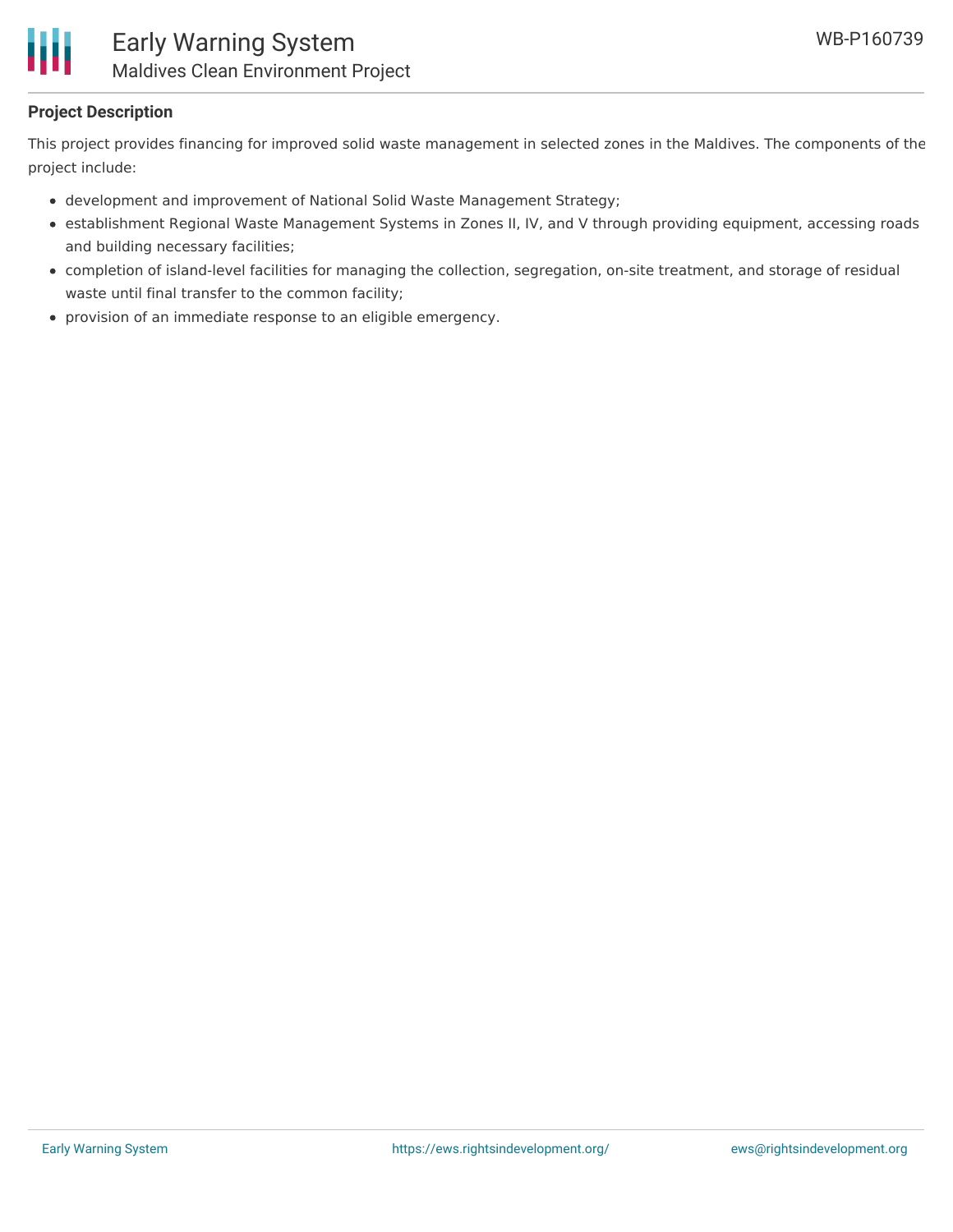#### **Investment Description**

World Bank (WB)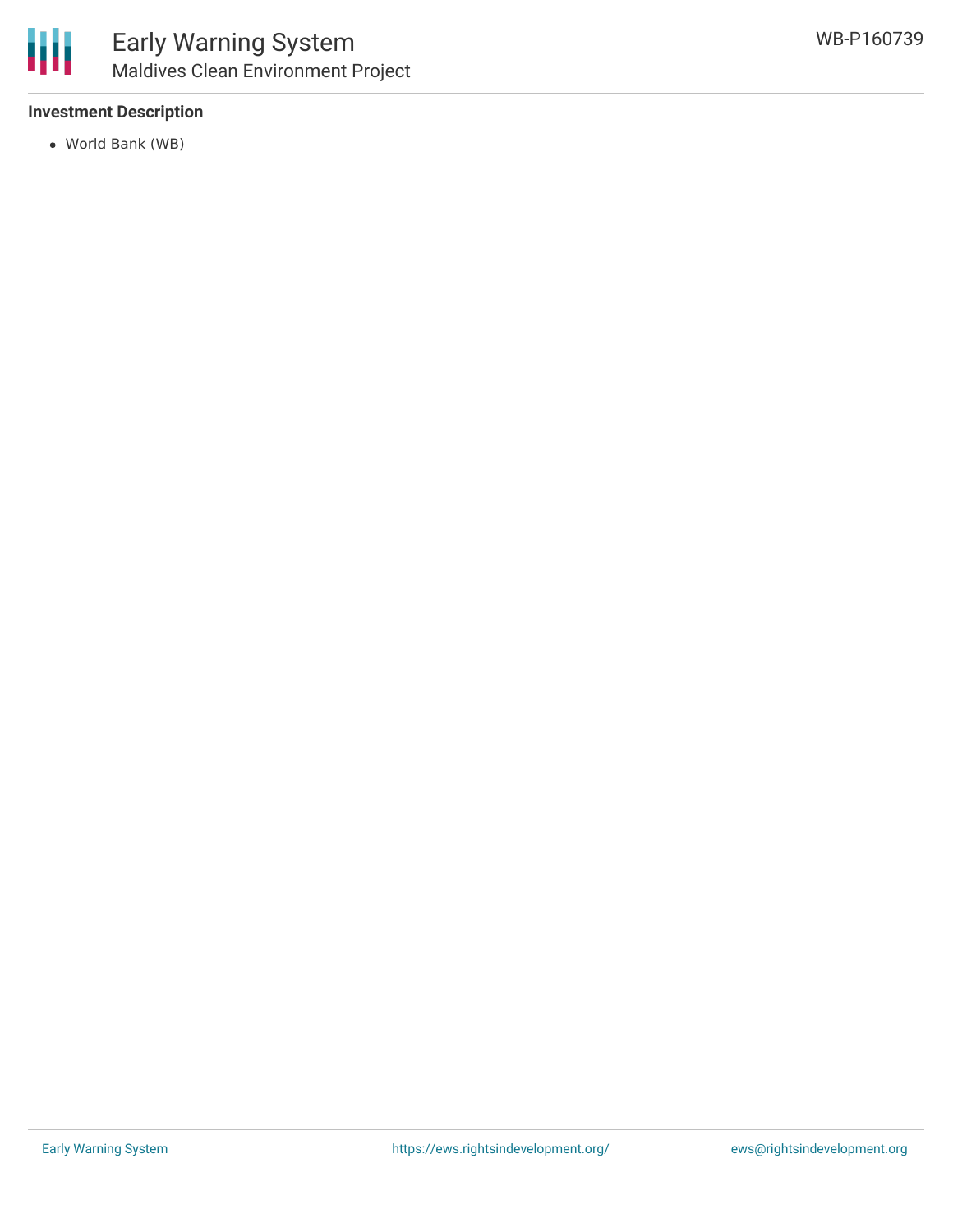

#### **Contact Information**

#### **World Bank:**

Contact: James Orehmie Monday Title: Senior Environmental Engineer

Contact: Gaurav D. Joshi Title: Senior Environmental Specialist

**Borrower/Client/Recipient:** Ministry of Finance and Treasury

#### **Implementing Agencies**

Name: Ministry of Environment and Energy, MEE Contact: Ahmed Murthaza Title: Director General Email: ahmed.murthaza@environment.gov.mv